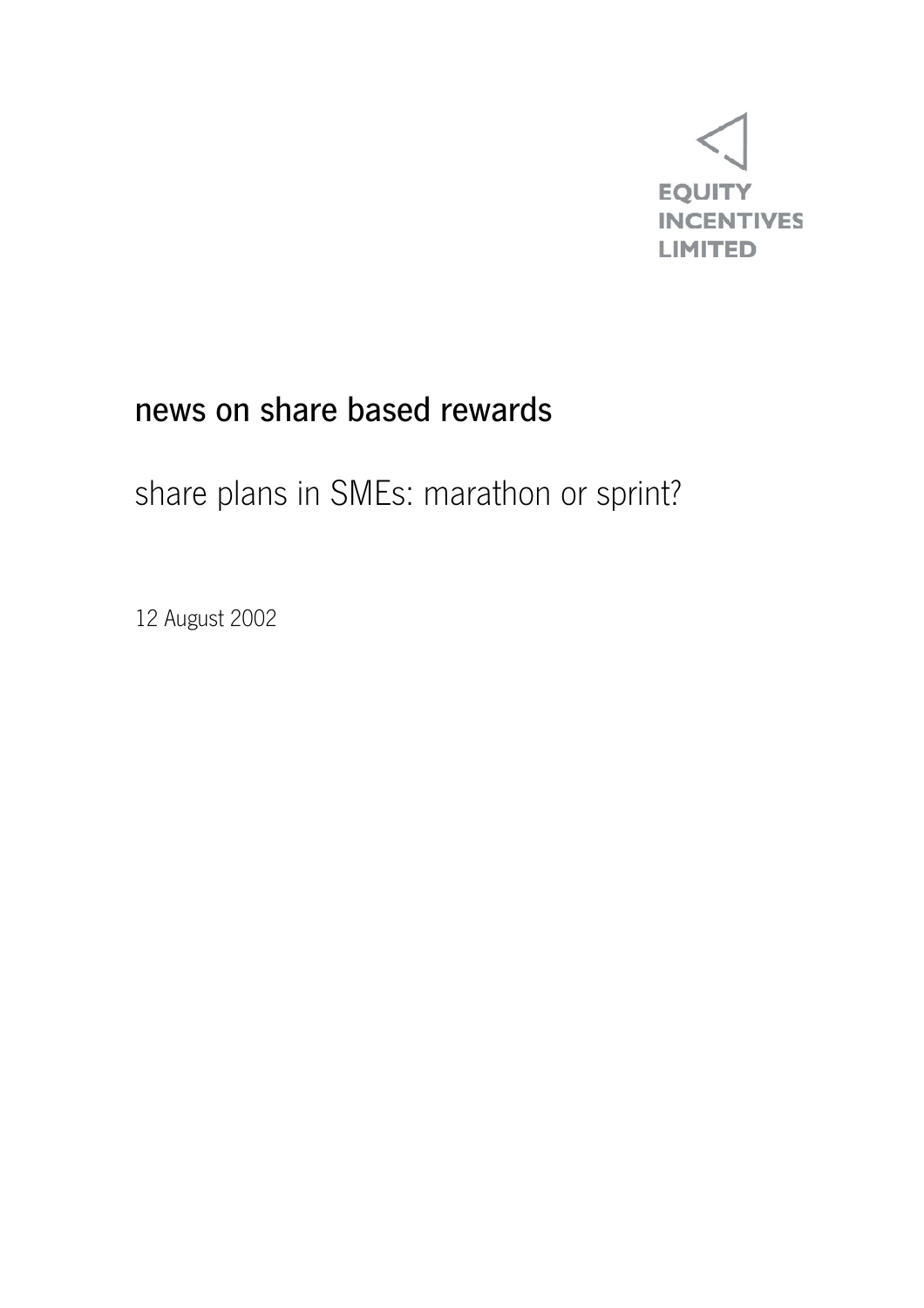# Share plans in SMEs: marathon or sprint?

A survey of SMEs carried out by the accountancy and business advisory firm, PKF International<sup>1</sup>, has revealed a startlingly low level of knowledge of share schemes among SME employers.

The survey also showed that, while SMEs continue to face difficulties in recruiting skilled and motivated staff, only a very small number of employers use tax-efficient share plans to motivate their staff.

Only 13% of the companies surveyed were using the Share Incentive Plan, and only 9% had an Employee Benefit Trust. Perhaps most surprisingly, only 7% of the companies surveyed had introduced the Enterprise Management Incentives (EMI) arrangement, the flexible option agreement designed specially for smaller, fast-growing businesses.

This seems to support a survey carried out by ProShare<sup>2</sup> in autumn 2001. This reported that 43% of companies which had received Inland Revenue approval for the SIP were unlisted, which sounds positive. However, of the companies that had not launched their SIP at the time of that survey, some 50% were privately owned.

On the face of it, these figures look like a big disappointment to the Chancellor, who introduced EMI and SIP in the Finance Act 2000 amid much fanfare, his aim being to "to double the number of firms in which all employees have the opportunity to own shares".

However, are these results truly as negative as they first appear? If share ownership is about the long term view, surely the development of share ownership should be equally long term?

### Looking behind the numbers

1. In the beginning …

l

Following the launch of the SAYE plan in 1980, the Inland Revenue approved just 22 plans in the first year.

However, this increased in the second year after launch to 137, with some 110,000 employees participating in an SAYE plan.

In comparison, 2 years after the introduction of SIP, the Inland Revenue has approved 350 SIPs, and estimates suggest that there are over 1 million employees participating in SIP in the UK.

This cannot be said to point to a failure of this plan. SIP (and EMI, for which figures are not so readily available) are still in the early stages, and the companies taking them up are the innovators. We anticipate that, like SAYE, as these products enter the next stage of the product lifecycle, the take up will increase significantly.

#### 2. Flexibility / complexity: the double-edged sword

Flexibility was the keyword for SIP and EMI when they were introduced in 2000.

Equally key, but perhaps less widely mentioned, was the flipside - the complexity. Here are just some of the decisions and processes that companies will need to go through:

#### SIP:

 Free Shares, Matching Shares, Partnership Shares or Dividend Shares – or a mixture of all four?

Accumulation periods or not?

 Performance targets for individuals, teams – or none at all?

 The importance of alerting employees to the financial risk they are taking by actually buying shares – including warnings about effects on benefits

Complex tax issues will need explaining to participants

#### EMI:

What exercise price?

What type of shares to grant options over?

Which employees to select?

What level of reward?

What performance targets?

Vesting period and exercise period?

Leaving provisions?

 $1$  Source: Recruitment, remuneration and regulation  $-$  the 3Rs for employers: The SME employers' survey 2002, PKF International

<sup>2</sup> Source: ProShare Share Incentive Plan Research, Autumn 2001